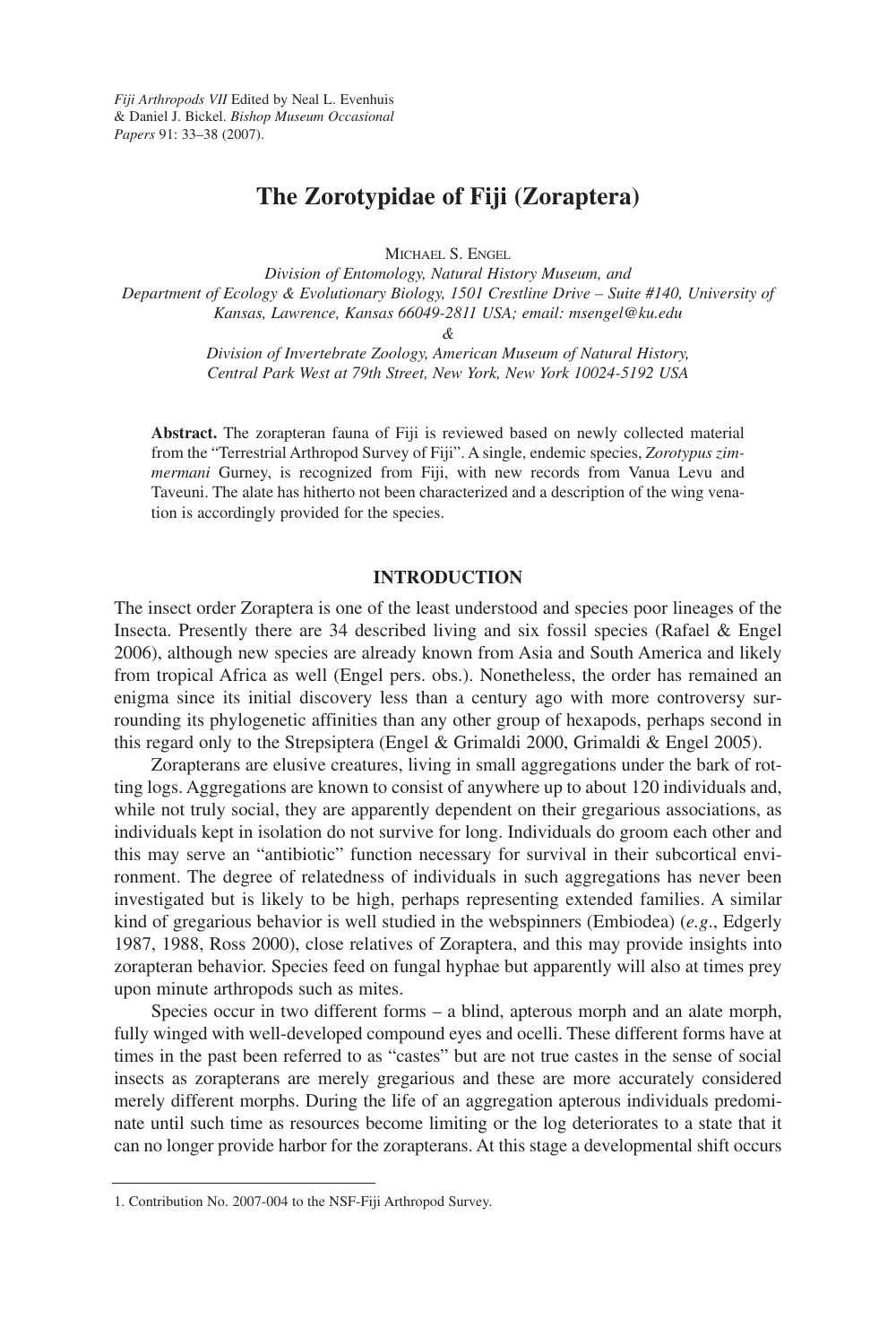and females lay eggs that hatch into alates that then disperse to form new aggregations.

Through the courtesy of Dr. Evert I. Schlinger I have recently been able to examine a series of nine zorapterans collected from a variety of localities across Fiji, thereby more fully documenting the range of the species. All of the individuals are of the endemic *Zorotypus zimmermani* Gurney (1939) and most fascinatingly are all alates or dealates, a form that is less commonly encountered for most species. The recovery of alates, however, is not surprising given that all of the specimens were captured in Malaise traps and this is the dispersive morph. Furthermore, all are females, the sex that is most common during episodes of dispersal. *Zorotypus zimmermani* was hitherto known only from the type locality near Colo-i-Suva on Viti Levu (listed under the former spelling Tholo-i-Suva by Gurney) and from seven apterous males, eight apterous females, two dealate females (meaning the wings were hitherto unknown), and 17 nymphs. All of the specimens reported here are deposited in the Bishop Museum, Honolulu, Hawaii and in the Fiji National Insect Collection, Suva, Fiji. Morphological terminology and vein identities follow that of Engel & Grimaldi (2000, 2002) and Rafael & Engel (2006).

### **SYSTEMATICS**

*Zorotypus zimmermani* Gurney (Figs. 1–2)

*Zorotypus zimmermani* Gurney, 1939: 161.

**Diagnosis.** The species can be recognized by the shallow medioapical emargination of the female subgenital plate, sternum distinctly more heavily sclerotized in emargination; male subgenital plate with apical margin broadly, gently, and weakly concave, nearly straight in some individuals (Gurney describes it as emarginate which is a bit misleading); subgenital plates of both sexes relatively narrow and transverse; terminal terga of male with paramedian pectens of three stout setae; and the male genitalic sclerites as depicted by Gurney (1939). Ventral surface of metafemur with inner marginal spination as follows: apical third with series of 5–6 subequal short spines; three prominent, stout, larger spines, one near midpoint and just before terminal series of short spines, other two large spines in basal third, more distal spine slightly larger; outer marginal spination with series of 5–6 subequal short spines.

**Description.** Gurney (1939) provided a thorough and accurate characterization of the species and that material is not repeated herein. However, Gurney did not have available to him complete alates and so the wings remain hitherto undocumented. As such, the following description focuses on these missing data. Habitus of the alate female in figure 1. **Wing venation:** Wings of typical paddleshape, membrane and margins distinctly setose, membrane lightly fuscous; venation nebulous throughout both wings, degree of fuscous pigmentation varies. Forewing with pterostigma present as faint infuscation along anterior, apical wing margin between anterior point of termination of R and apical termination of Rs; R disappearing in pterostigmal base; Rs nearly extending to wing apex, terminating on anterior wing margin at pterostigmal apex; Rs fusing with M shortly after separation from stem of R; rs-m crossvein absent; Rs+M present and slightly longer than basal abscissa of Rs; Rs separating from M nearly opposite from pterostigmal base; M extending to posterior wing margin and terminating before wing apex;  $CuA<sub>1</sub>$  present and extending to just before two-thirds wing length before terminating on posterior wing margin;  $CuA<sub>2</sub>$  present as a diffuse stub in basal third of wing, terminating on posterior wing margin well proximal to fusion of Rs and M and slightly distal of point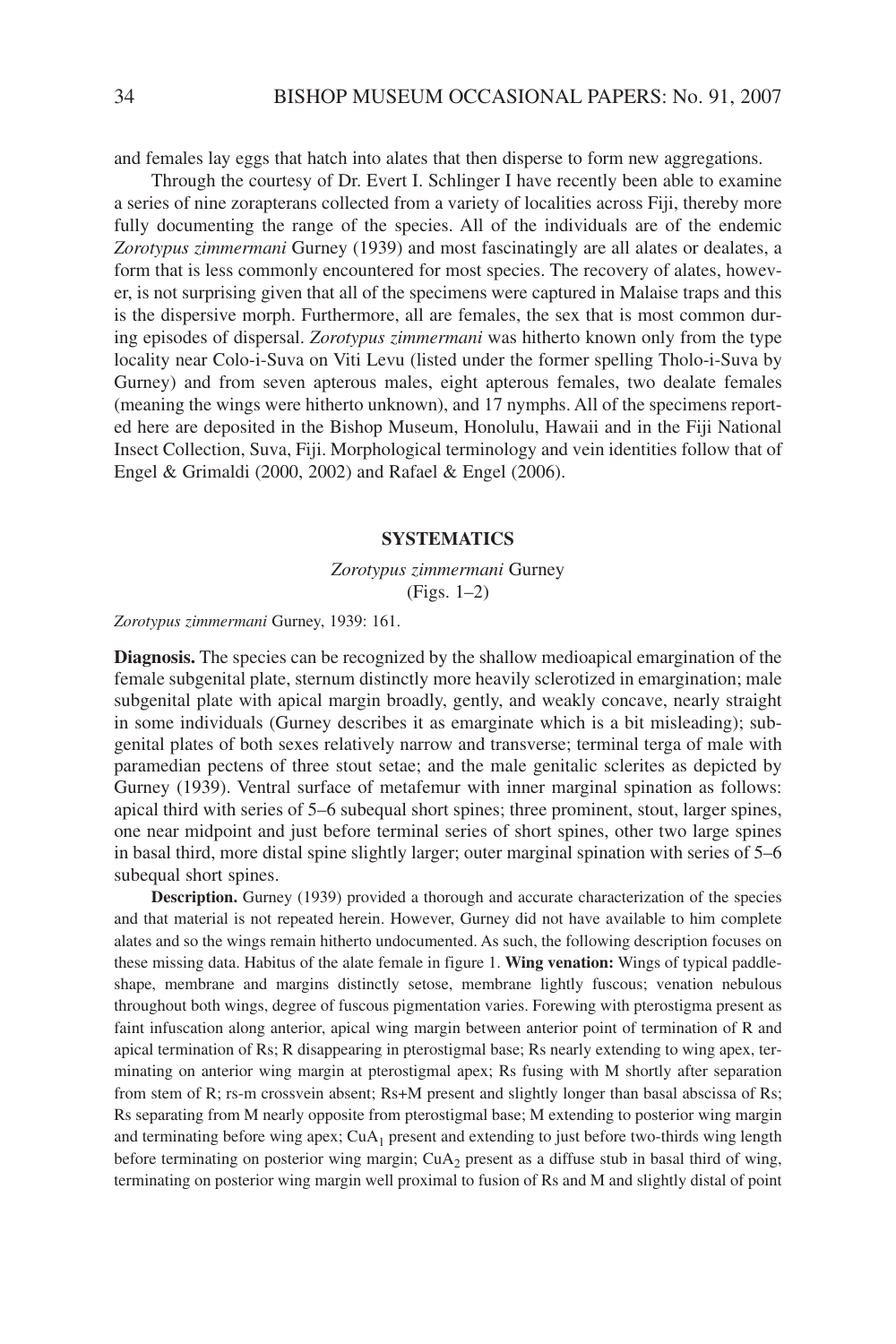

**Figure 1.** Photomicrograph of alate female of *Zorotypus zimmermani* Gurney from Fiji; dorsal habitus.

of separation of M and Cu from stem of M+Cu (Fig. 2). Hind wing with stem of M exceedingly faint at base of wing, joining slightly more distinct stem of R near wing base; R+M more strongly pigmented, positioned in anterior third of wing and extending to near two-thirds wing length; apical abscissa of R terminating on anterior wing margin well prior to wing apex and slightly more apical than point of termination of M on posterior margin (Fig. 2).

**Comments.** The wide distribution of *Z*. *zimmermani* across Fiji and at elevations ranging from near sea level to nearly 1200 m is indicative of the dispersal abilities and broad habitat range of this and other zorapterans. The notion of extreme endemism for most species is likely the result of poor sampling as noted by Engel (2001, 2004) and demonstrated by the already known wide distribution for certain species (*e.g*., *Z*. *hubbardi* Caudell throughout the eastern United States), increasingly larger ranges being documented for additional species (*e.g*., Engel, 2001), and ecological models of zorapteran distribution (Hinojosa-Díaz *et al*. 2006). Certainly more locally endemic species do exist but the concept of zorapterans as being poor flies with almost no ability to disperse or all species being restricted in distribution is assuredly false.

It is interesting to note that there are few records of zorapterans from Oceania. Aside from the Melanesian *Z*. *zimmermani*, and three species in Indonesia, only two additional species are documented from Australasia (*Z*. *lawrencei* New on Christmas Island) and Polynesia (*Z*. *buxtoni* Karny on Samoa) (there is also a species, *Z*. *swezeyi* Caudell, from Hawaii). None are presently known in Micronesia. Suitable zorapteran habitat occurs widely throughout the region and, given the presence of the aforementioned species, there is great reason to suspect that *Zorotypus* occurs on other oceanic islands. In particular, species should be sought in Papua New Guinea, the Solomon Islands, Vanuatu, New Caledonia, and Tonga. It is a challenge to ascertain the affinities of the few species from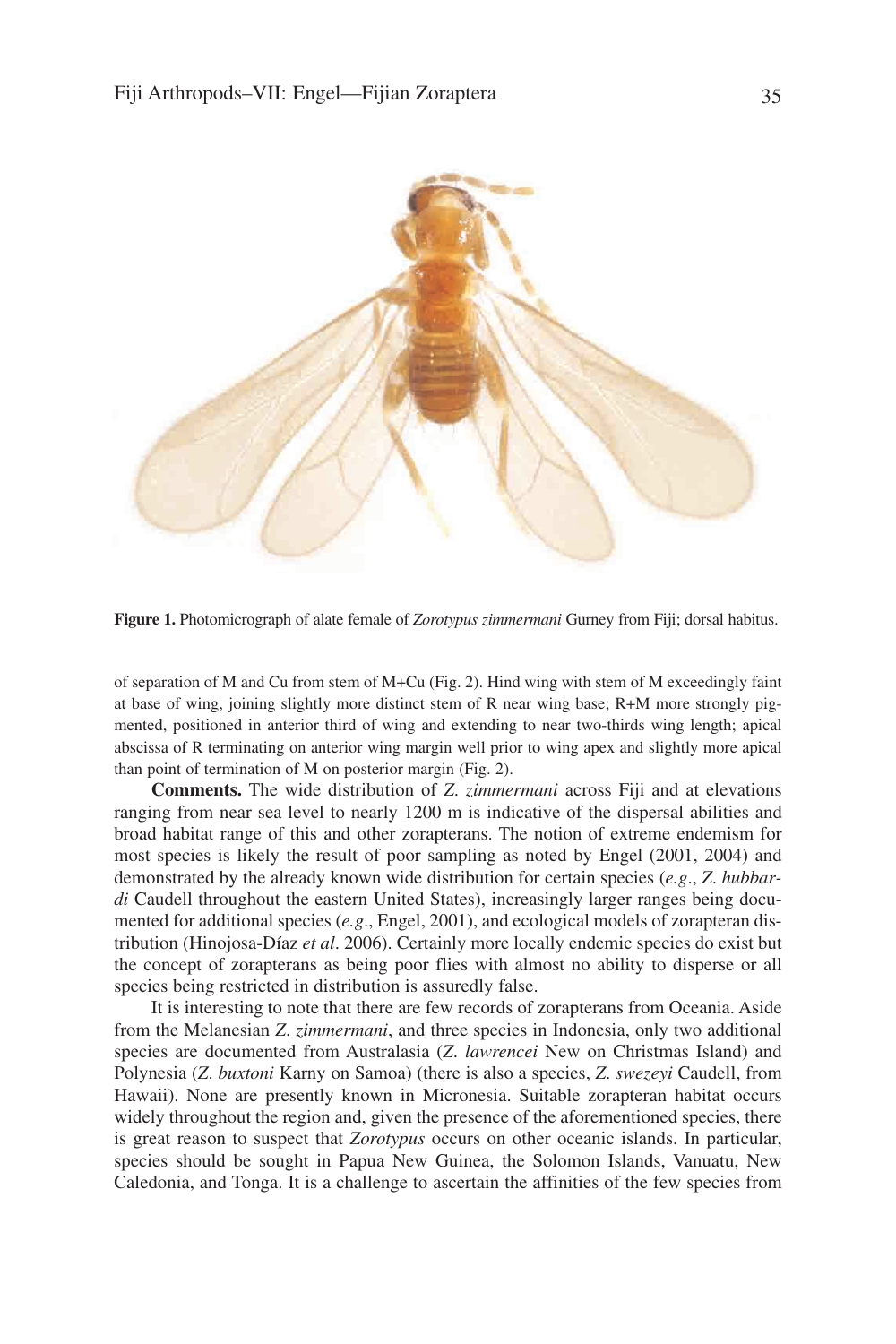

**Figure 2.** Wing venation of *Zorotypus zimmermani* Gurney from Fiji; forewing above, hind wing below.

Oceania given the paucity of available material and that only *Z*. *zimmermani* and *Z*. *lawrencei* have been adequately characterized and figured in the literature. It is tempting to hypothesize a relationship between *Z*. *zimmermani* in Fiji with *Z*. *buxtoni* from Upolu, Samoa (holotype and only known specimen captured at 2000 m near Malololelei), but too little information is available on the latter species to permit a positive association. Karny (1932) provided a brief account of the species but the sole specimen available to him was a badly damaged, apterous individual. So poor was the specimen that he could not ascertain whether it was an adult or a nymph. From the scant information on the species, the structure of the cercus suggests more of an affinity with *Z*. *javanicus* Silvestri rather than *Z*. *zimmermani*. In *Z*. *buxtoni* and *Z*. *javanicus* the cercus is strongly conical, with an elongate, stout, terminal seta or spine, while in the Fijian species the cercus is more oval, with scattered, elongate, more flexible setae both apically, subapically, and laterally. Extensive new collections need to be made in Samoa before anything more about the identity and affinities of *Z*. *buxtoni* can be ascertained.

**New records.** FIJI: Viti Levu: 4 alate  $99, 1$  dealate  $\delta$ , Naitasiri Province, 3.3 km N Veisari Settlement, log road to Waivudawa, 300 m, 14.ii–8.iii.03 [14 February–8 March 2003], Malaise 4, E.I. Schlinger & M. Tokota'a, 18.069°S 178.367°E [FBA 134766–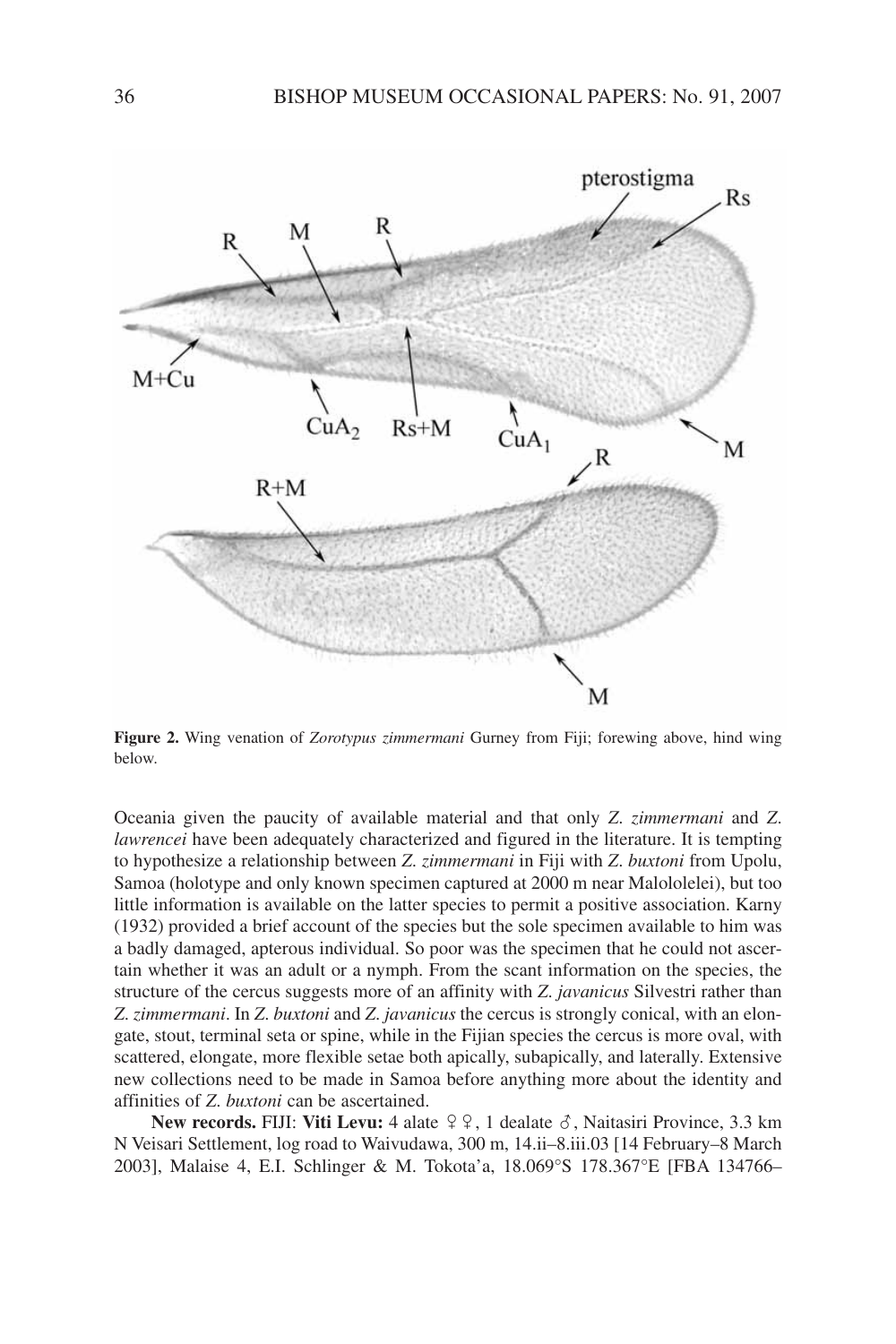134770]. 1 alate  $9$ , Naitasiri Province, 4 km WSW Colo-i-Suva Village, Mt. Nakobalevu, 372 m, 24–28.x.2003 [24–28 October 2003], Malaise 3, E.I. Schlinger & M. Tokota'a, 18.055° 178.424°E [FBA 134760]. **Vanua Levu:** 1 dealate /, Bua Province, Batiqere Range, 6 km NW Kilaka Village, 61 m, 3–10.vi.2004 [3–10 June 2004], Malaise 4, E.I. Schlinger & M. Tokota'a, 16.811°S 178.988°E [FBA 134763]. **Taveuni:** 1 dealate /, Cakaudrove Province, 5.6 km SE Tavuki Village, Devo Peak, 1187 m, 3–10 Jan 2003 [3–10 January 2003], Malaise 1, E.I. Schlinger & M. Tokota'a, 16.843°S 179.966°E [FBA 134761]. 1 alate  $\varphi$ , Cakaudrove Province, 3.2 km NW Lavena Village, Mt. Koronibuabua, 217 m, 1–24.ii.2004 [1–24 February 2004], Malaise 3, E.I. Schlinger & M. Tokota'a, 16.855°S 179.89°E [FBA 134765].

### **ACKNOWLEDGEMENTS**

I am grateful to Dr. Evert I. Schlinger, Leah Brorstrom, and Dr. Neal L. Evenhuis for collecting and making available the material discussed herein, and to Dr. Courtenay Smithers, Dr. José A. Rafael, and Dr. Daniel J. Bickel for comments on the manuscript. Partial support for this work was provided by a Guggenheim Fellowship from the John Simon Guggenheim Memorial Foundation (to M.S.E.), while NSF DEB-0425790 ("Terrestrial Arthropod Survey of Fiji") and the Schlinger Foundation supported fieldwork in Fiji. The Government of Fiji (Ministries of Environment and Forestry) is gratefully acknowledged for permitting my colleagues to undertake their surveys in Fiji thereby making possible the discovery of the zorapterans reported herein. This is contribution No. 3466 of the Division of Entomology, University of Kansas Natural History Museum.

### **LITERATURE CITED**

- **Edgerly, J.S.** 1987. Maternal behaviour of a webspinner (order Embiidina). *Ecological Entomology* **12**(1): 1–11.
	- ———. 1988. Maternal behaviour of a webspinner (order Embiidina): Mother-nymph associations. *Ecological Entomology* **13**(3): 263–272.
- **Engel, M.S.** 2001. New neotropical records for three *Zorotypus* species (Zoraptera: Zorotypidae). *Entomological News* **112**(4): 278–280.
	- ———. 2004. Zoraptera, pp. 637–640. *In* J.L. Bousquets, J.J. Morrone, O. Yáñez-Ordóñez & I. Vargas-Fernández (eds.), *Biodiversidad, Taxonomía y Biogeografía de Arthrópodos de México: Hacia una Síntesis de su Conocimiento* [Volumen IV]. Universidad Nacional Autónoma de México, México D.F., viii + [ii] + 790 + [4] pp.

———. **& D.A. Grimaldi.** 2000. A winged *Zorotypus* in Miocene amber from the Dominican Republic (Zoraptera: Zorotypidae), with discussion on relationships of and within the order. *Acta Geológica Hispánica* **35**(1): 149–164.

———. **& D.A. Grimaldi.** 2002. The first Mesozoic Zoraptera (Insecta). *American Museum Novitates* **3362**: 1–20.

- **Grimaldi, D. & M.S. Engel.** 2005. *Evolution of the Insects*. Cambridge University Press, Cambridge, xv + 755 pp.
- **Gurney, A.B.** 1939. A new species of Zoraptera from Fiji. *Occasional Papers of Bernice P. Bishop Museum* **15**(14): 161–165.
- **Hinojosa-Díaz, I.A., E. Bonaccorso & M.S. Engel.** 2006. The potential distribution of *Zorotypus hubbardi* Caudell (Zoraptera: Zorotypidae) in North America, as predict-